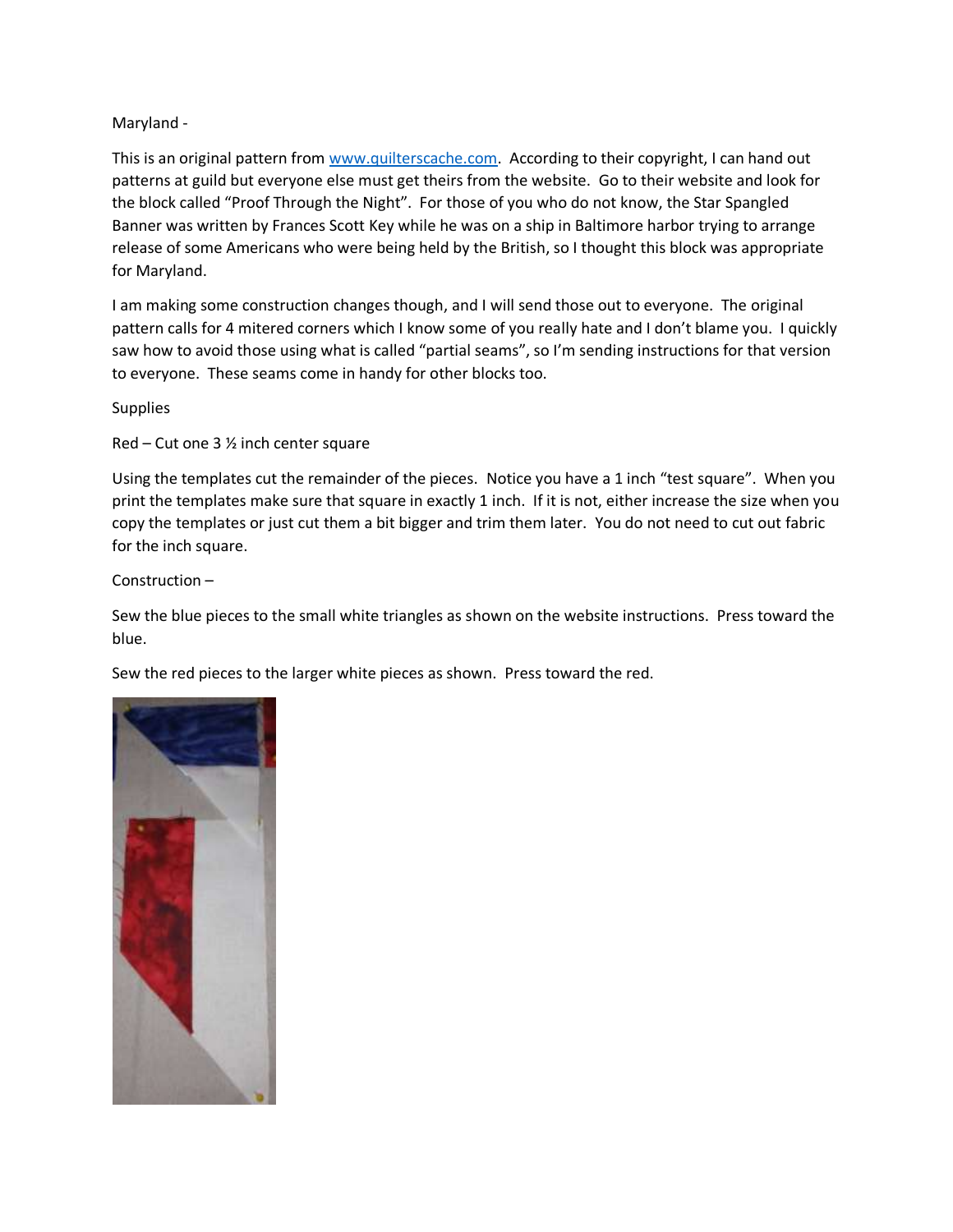Sew the red/white piece to the blue/white piece to make a rectangle (this is different from the website where they make a trapezoid). Make sure your rectangles are  $3 \frac{1}{2} \times 6 \frac{1}{2}$  inches.



Partial seams -

Place the rectangle along one edge of the center square so the end with the blue/white triangle hangs of the edge. Starting at the edge, sew about 2 inches leaving the end with the blue unsewn.



Place another rectangle so it fits to the center square and the end of the first rectangle. Sew the entire length.



Add the other 2 rectangles the same way.